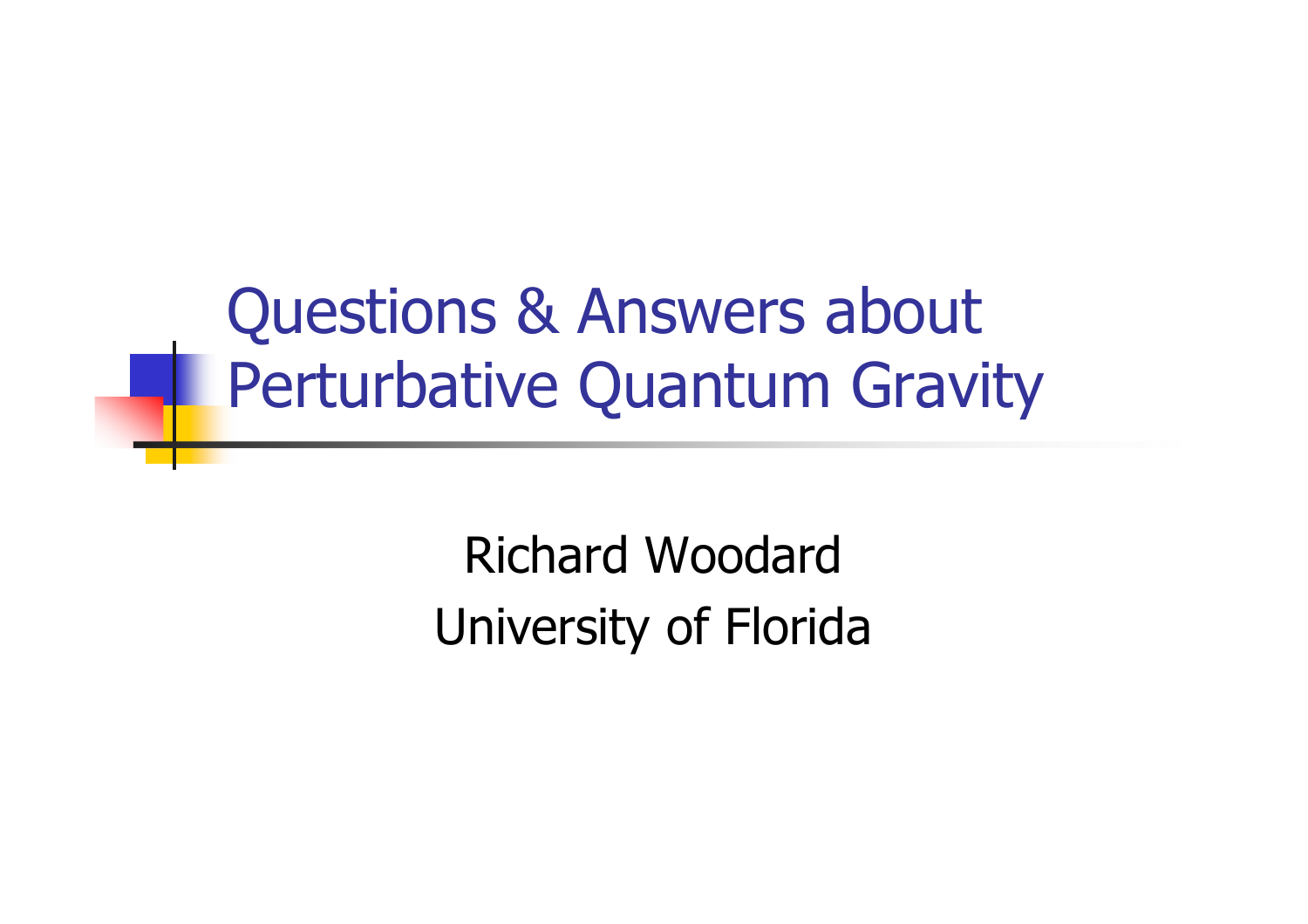### Seven Questions

- 1.Why is QGR so bad & CGR so good?
- 2.Why must we quantize gravity?
- 3.Why do QFT's have ∞'s?
- 4.Why are those of QGR worse?
- 5.How bad is the problem?
- 6. What are the main approaches to it?
- 7. What would we do with QGR?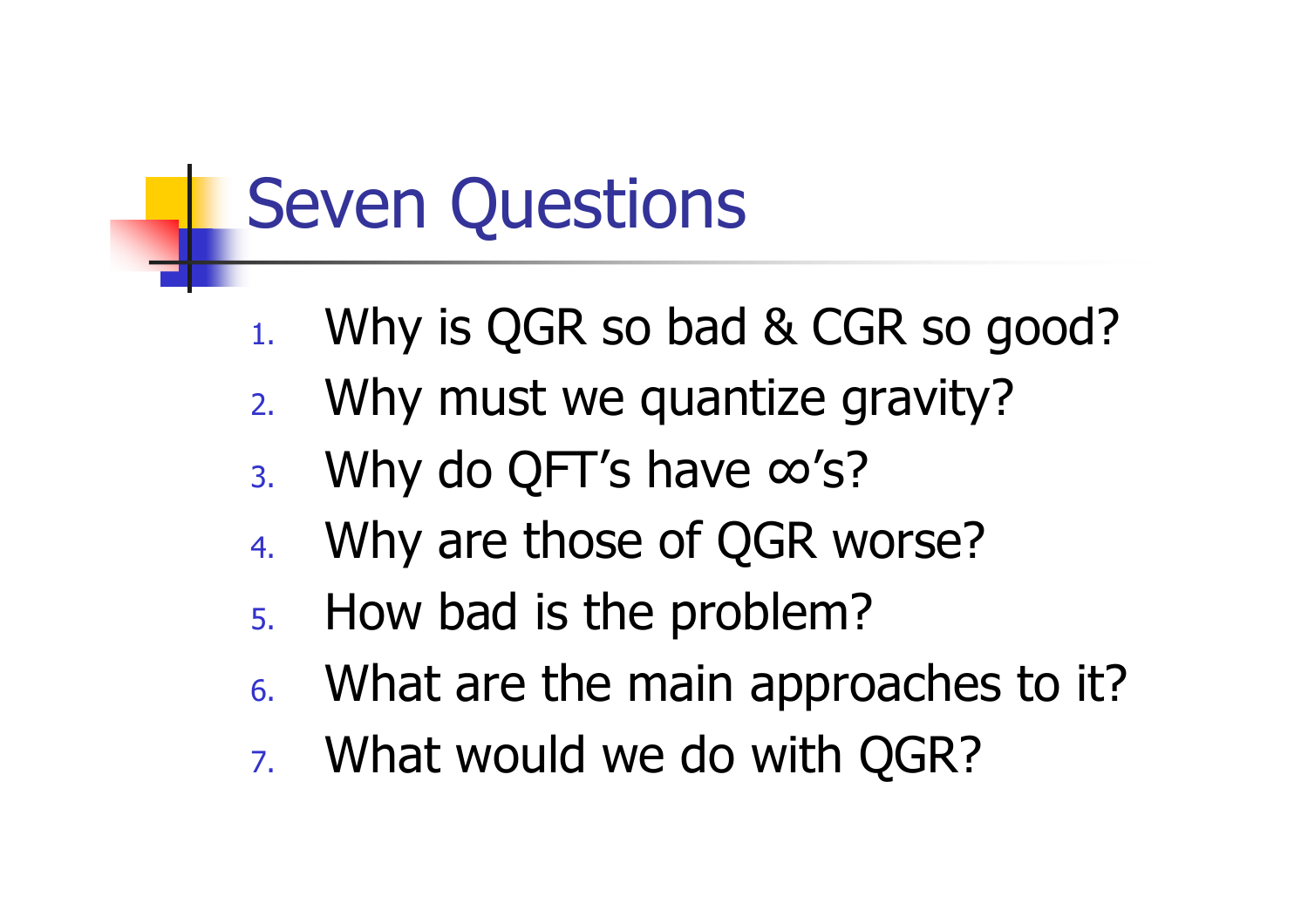### Sketch of General Relativity

- 1.Gravitational Field:  $g_{\mu\nu}$ (t,x)
	- o,  $\bullet \quad \mathsf{d} \mathsf{s}^2 = \mathsf{g}_{\mu\nu} \mathsf{d} \mathsf{x}^\mu \mathsf{d} \mathsf{x}^\nu$
- 2.  $g_{\mu\nu}$  affects fields thru <u>Minimal Coupling</u>
	- o, ■  $-(\partial/\partial ct)^2 + \nabla^2$  $\sigma^2 \rightarrow$  (-g)<sup>1/2</sup>  $\partial_\mu$ [(-g)<sup>1/2</sup>g<sup> $\mu\nu$ </sup> $\partial_\nu$ ]<br>Efect a thru Finstein
- . Other fields affect  $g_{\mu\nu}$  thru Einstein Eqn 3.

$$
\bullet \quad G_{\mu\nu} = 8\pi G \; T_{\mu\nu}
$$

- Key Principle: Energy gravitates<br>Fan also predicts gravitationa o,
- 4.**Eqn also predicts <u>gravitational radiation.</u>**<br>Purely gray, DOF's not fixed by matter.
	- $\mathbf{r}$ Purely grav. DOF's not fixed by matter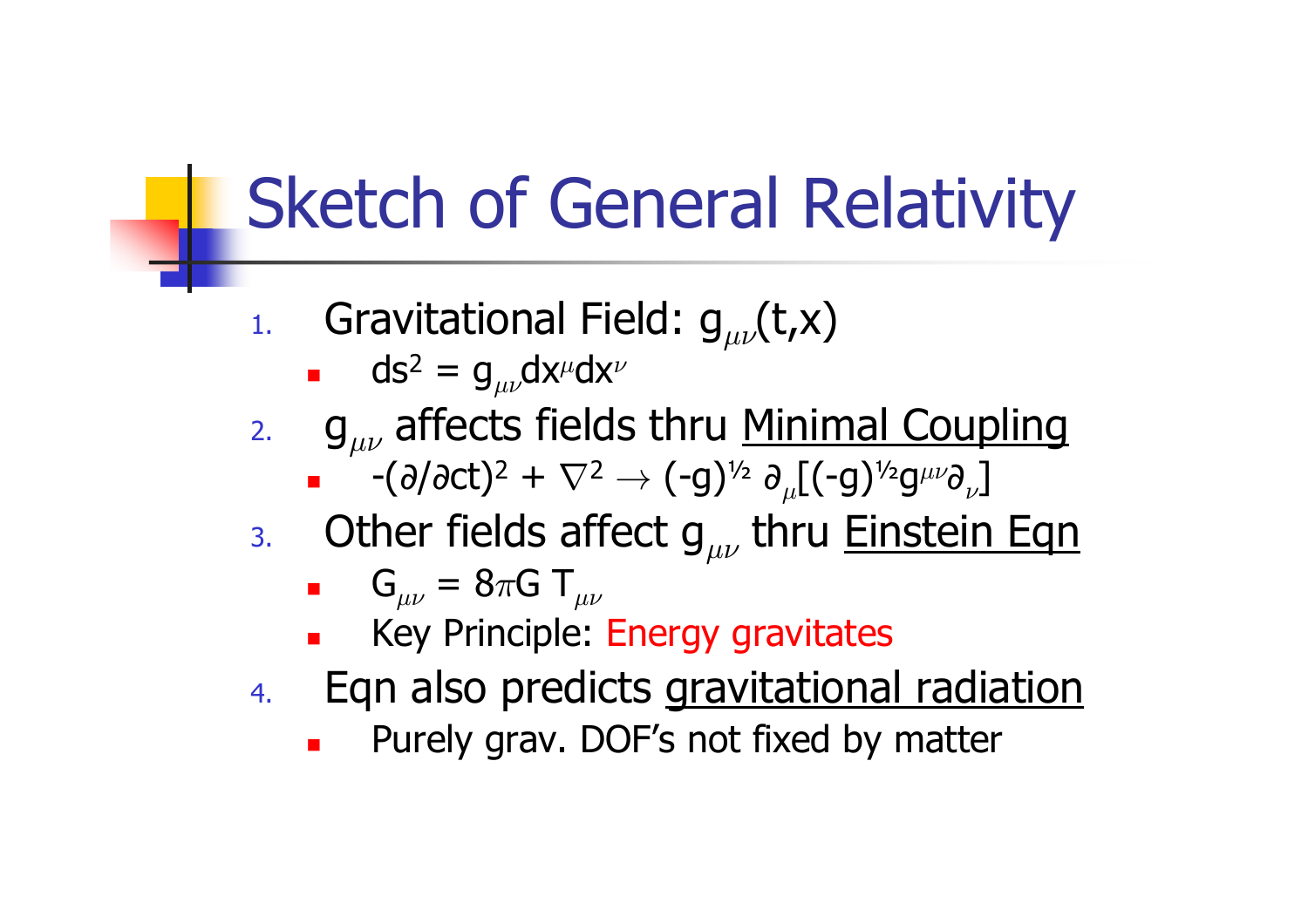### A Solution versusthe GENERAL Solution

QM eqns same as in CM, eq  $\ddot{x} + \omega^2 x = 0$ 

- $\blacksquare$  $\bullet x(t) = x_0$  $_{0}$  cos(ωt) + $\dot{x}_{0}/$ ω sin(ωt) BUT<br>v =ΩΩK in CM
- x0=0 & ẋ0=0 OK in CM
- $\bullet$  x<sub>0</sub>=0 & x<sub>0</sub>=0 not OK in QM

Classic CGR tests have most IVD = 0

× • ds<sup>2</sup>= -[1-2GM/r]dt<sup>2</sup> +dr<sup>2</sup>/[1-2GM/r] +r<sup>2</sup>dΩ<br>- Need a. (t.x) for general IVD

- **.** Need  $g_{\mu\nu}(t,x)$  for general IVD
- $\blacksquare$ Lots of DOF's with 0-pt motion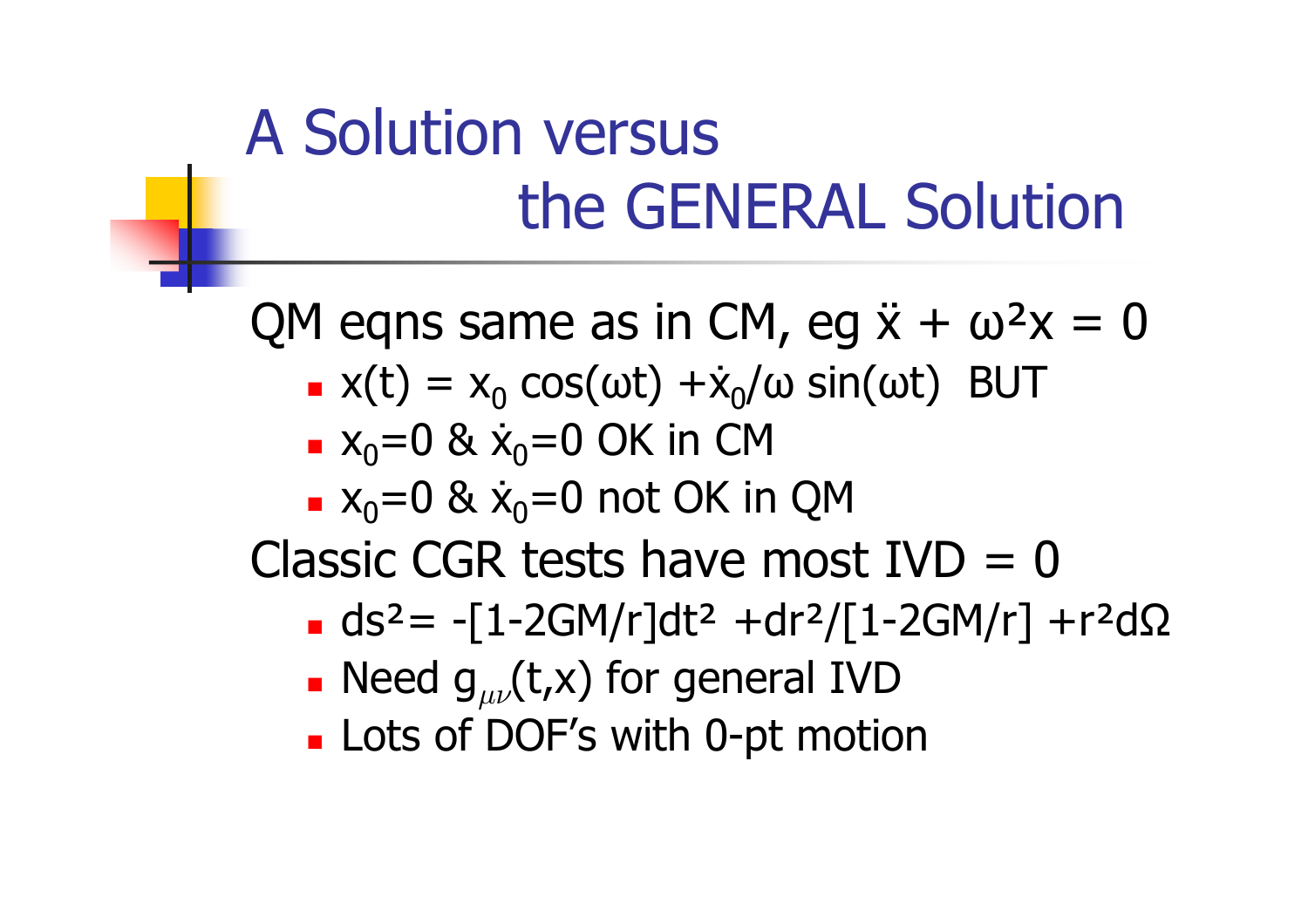### Some Quantization Unavoidable

#### **Dual role of force fields:**

- L. **•** Mediate interactions
- **Harbor new quanta Harbor new quanta**

×

■ Cf. EM $\vec{\nabla} \cdot I$  $\vec{\nabla}\cdot\vec{E}=\frac{\rho}{\epsilon_0}$  $1 \rightarrow \rightarrow \quad 1 \ \partial \vec{E}$  $\vec{\nabla} \cdot \vec{B}$  $\frac{\texttt{-}}{\mu_\text{O}}\vec{\nabla}\times\vec{B}$ 1 $\epsilon_{\rm O}$ ∂ $\frac{\partial \vec{E}}{\partial t} =$  $\vec{J} \qquad \qquad \vec{\nabla} \times \vec{E} +$ ∂ $\frac{\partial \vec{B}}{\partial t}=0$ 

$$
\vec{B}(t,\vec{x}) = \int \frac{d^3k}{(2\pi)^3} e^{i\vec{k}\cdot\vec{x}} \int_0^t dt' \frac{\sin[ck(t-t')] }{ck\epsilon_0} i\vec{k} \times \tilde{\vec{J}}(t',\vec{k}) \n+ \int \frac{d^3k}{(2\pi)^3} e^{i\vec{k}\cdot\vec{x}} \Big\{ \tilde{\vec{B}}_0(\vec{k}) \cos(ckt) - \frac{i}{ck}\vec{k} \times \tilde{\vec{E}}_0(\vec{k}) \sin(ckt) \Big\}
$$

 $\blacksquare$  1st term quantized because of matter, whether or not there are photons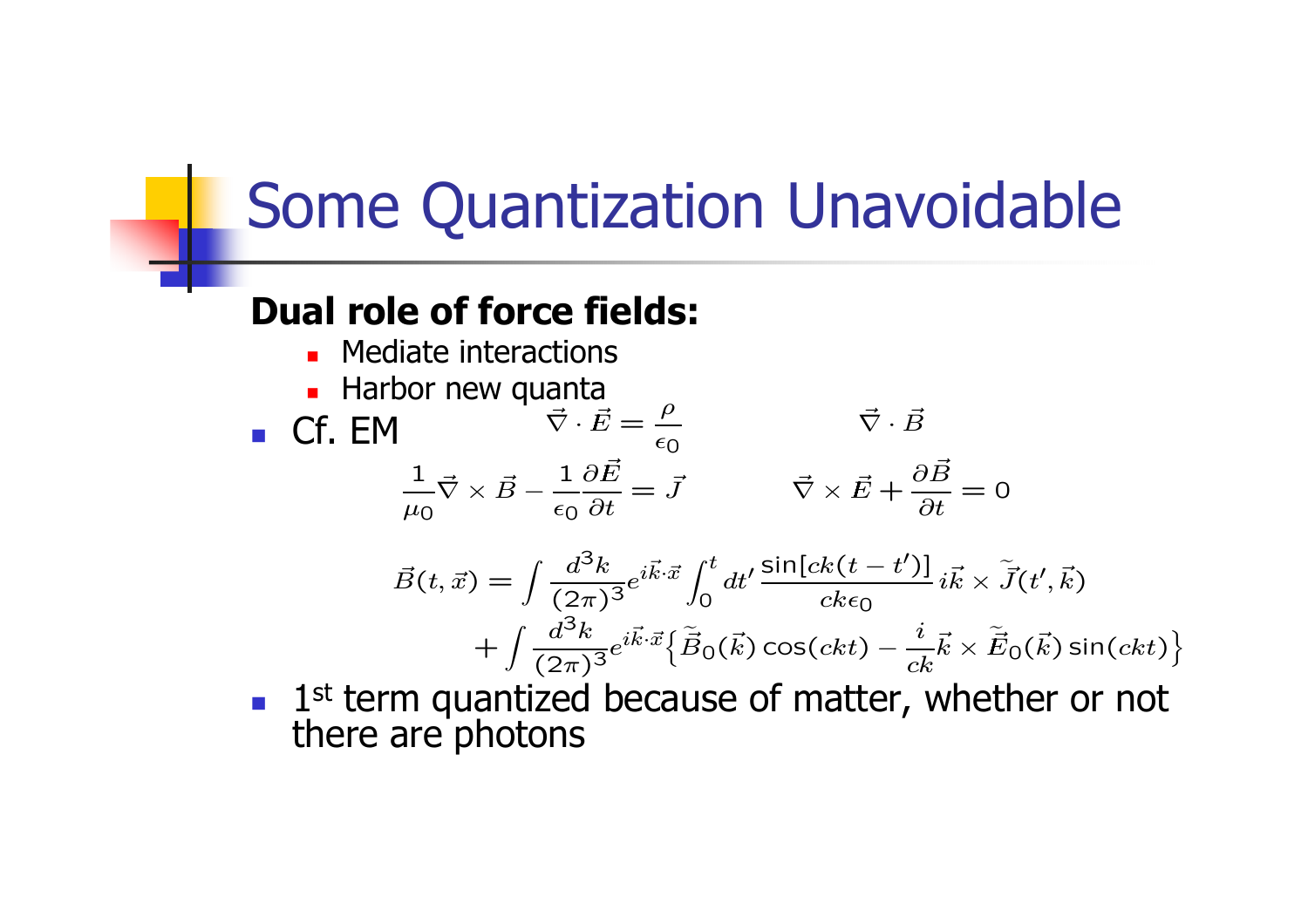Matter quantized whether or not photons & gravitons are!

- **Service Service Cf Hydrogen:**  $H = p^2/2m - e \Phi(q)$ <br> $\Phi(q) = \frac{\Phi(q)}{q}$  $\varPhi(\mathsf{q})=\mathsf{e}/(4\pi\epsilon_{\mathrm{o}}\mathsf{q})$  an operator from  $\mathsf{q}$
- **Same for General Relativity** 
	- $\boldsymbol{\mathsf{g}}_{\mu\nu}$  = (functional of  $\boldsymbol{\mathsf{T}}_{\mu\nu})$  + (gravitons) Fields in  $\mathsf{T}_{\mu\nu}$  are certainly quantum!
- **Allowing quantum matter to interact** gravitationally causes problems with or without gravitons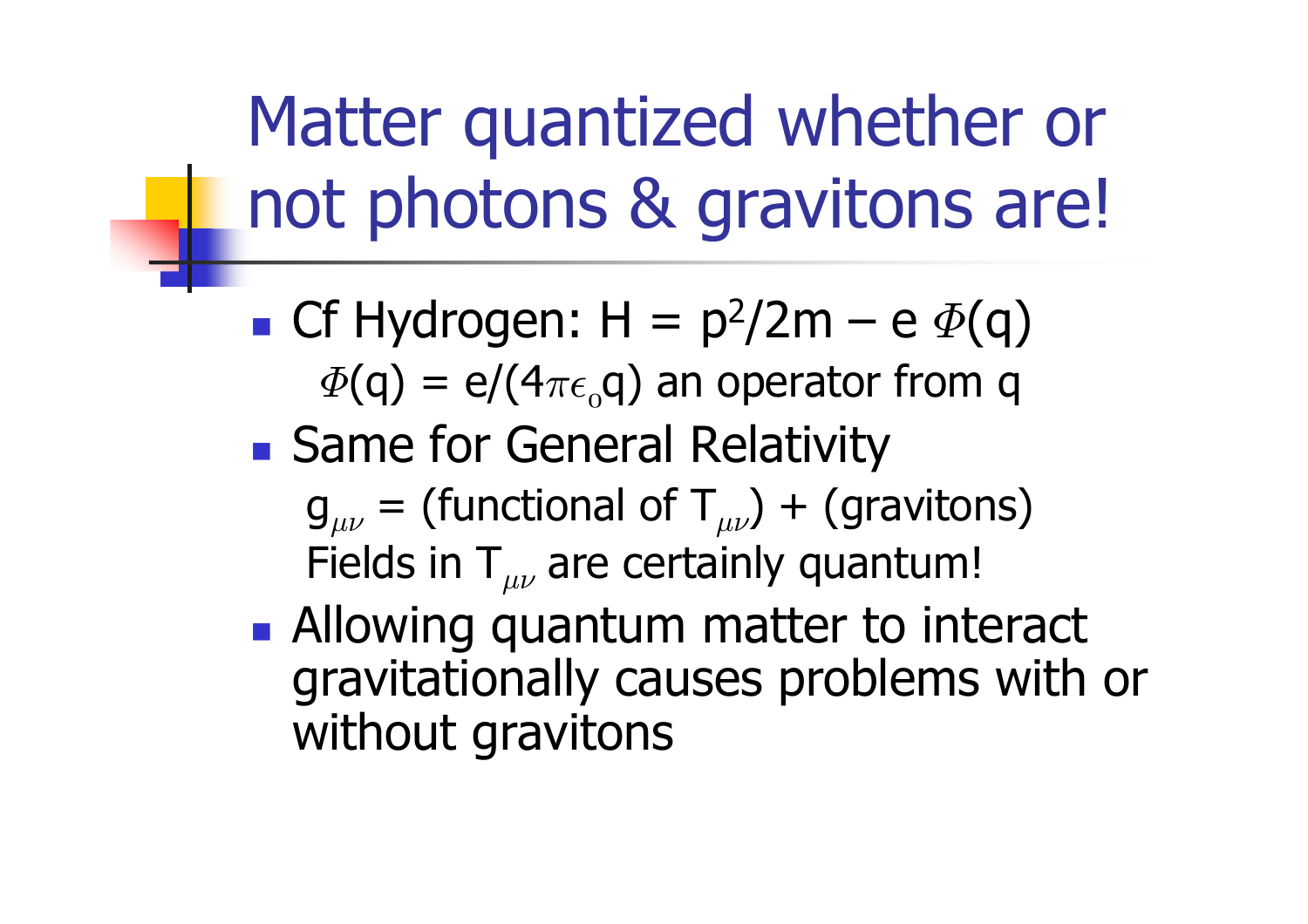# Asymptotic Series Are Your Friends

**Service Service Impossible to find general solution** → MUST approximate

- **Typical Asymptotic series** 
	- $E_1(x) = \int_x dt/t e^{-t} \rightarrow e^{-x}/x \sum_{n=0} (-1/x)^n n!$
	- the contract of the contract of the contract of the contract of the contract of the contract of the contract of **Great for small 1/x at fixed n**
	- **But diverges for large n at fixed x**
	- Hence use out to  $n \sim x$  and no further
	- **Not exact but often good enough**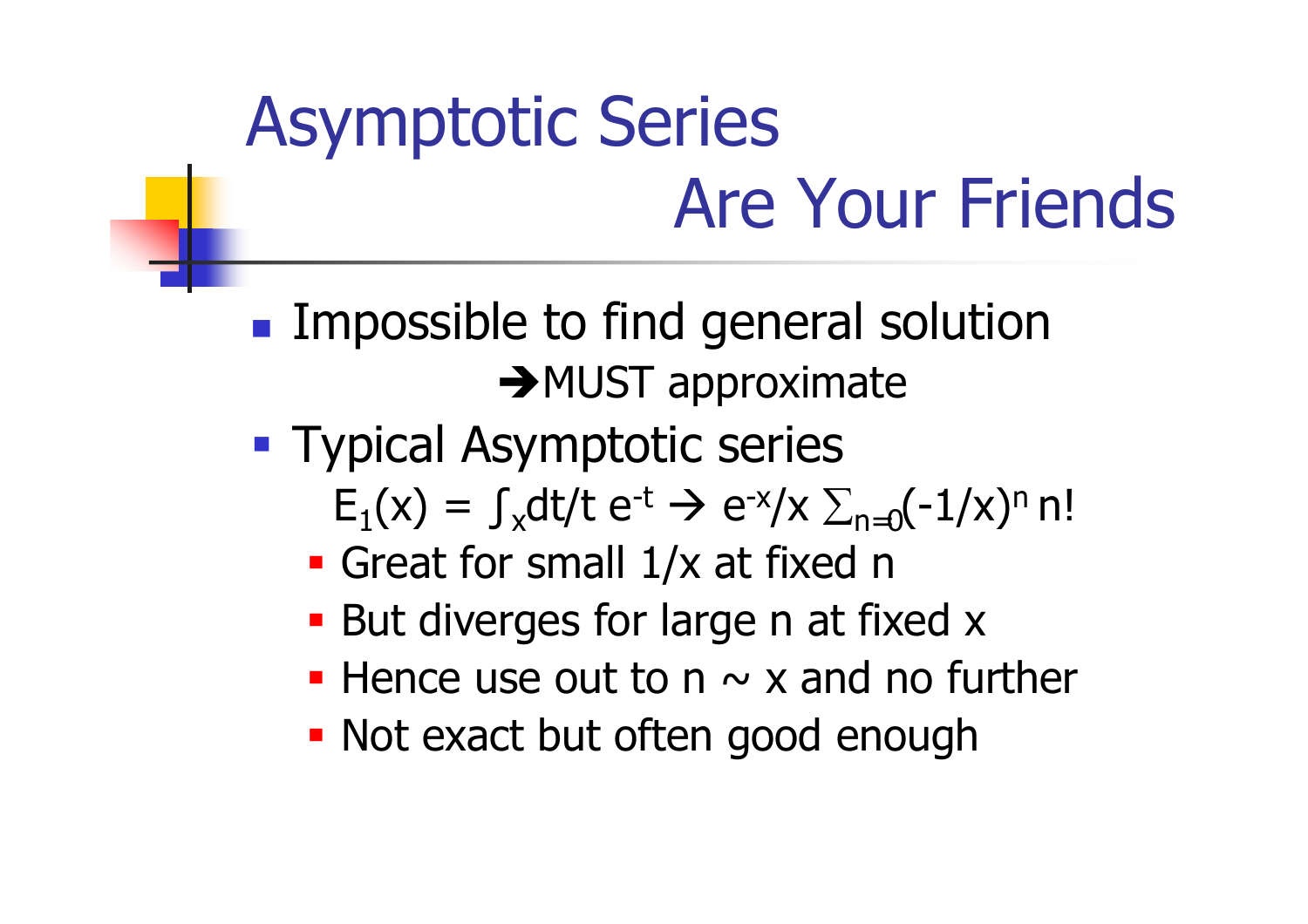### Should Be Great for QGR

 QED:  $\alpha = e^2/[4\pi \epsilon_0 \hbar c] \sim 1/137$ Results =  $(0^{\text{th}} \text{ order})[1 + a_1\alpha + a_2]$  $\sim$   $\sim$  $_2\alpha^2$  +  $...]$ × **Begins diverging at L**  $\sim$  430 **Best experiments sensitive to L**  $\sim$  **4 Service Service** ■ QGR:  $\kappa$  $\kappa = \mathsf{GE}^2$  $^{2}/\hbar c^{5} \sim (\textrm{E}/10^{19} \textrm{GeV})^{2}$  $\sf Results = (0^{th} \ order)[1 + b_1 \kappa]$   $\kappa$  + b  $_2\kappa^2$  +  $\ldots]$ **-** Same factorials & E = 1 TeV  $\rightarrow \kappa$  $\blacksquare$  Dul liie lueililieilis D. Uiverui  $\kappa \sim 10^{-32}$  $\blacksquare$  But the coefficients  $\mathsf{b}_\mathsf{n}$ <sub>n</sub> diverge!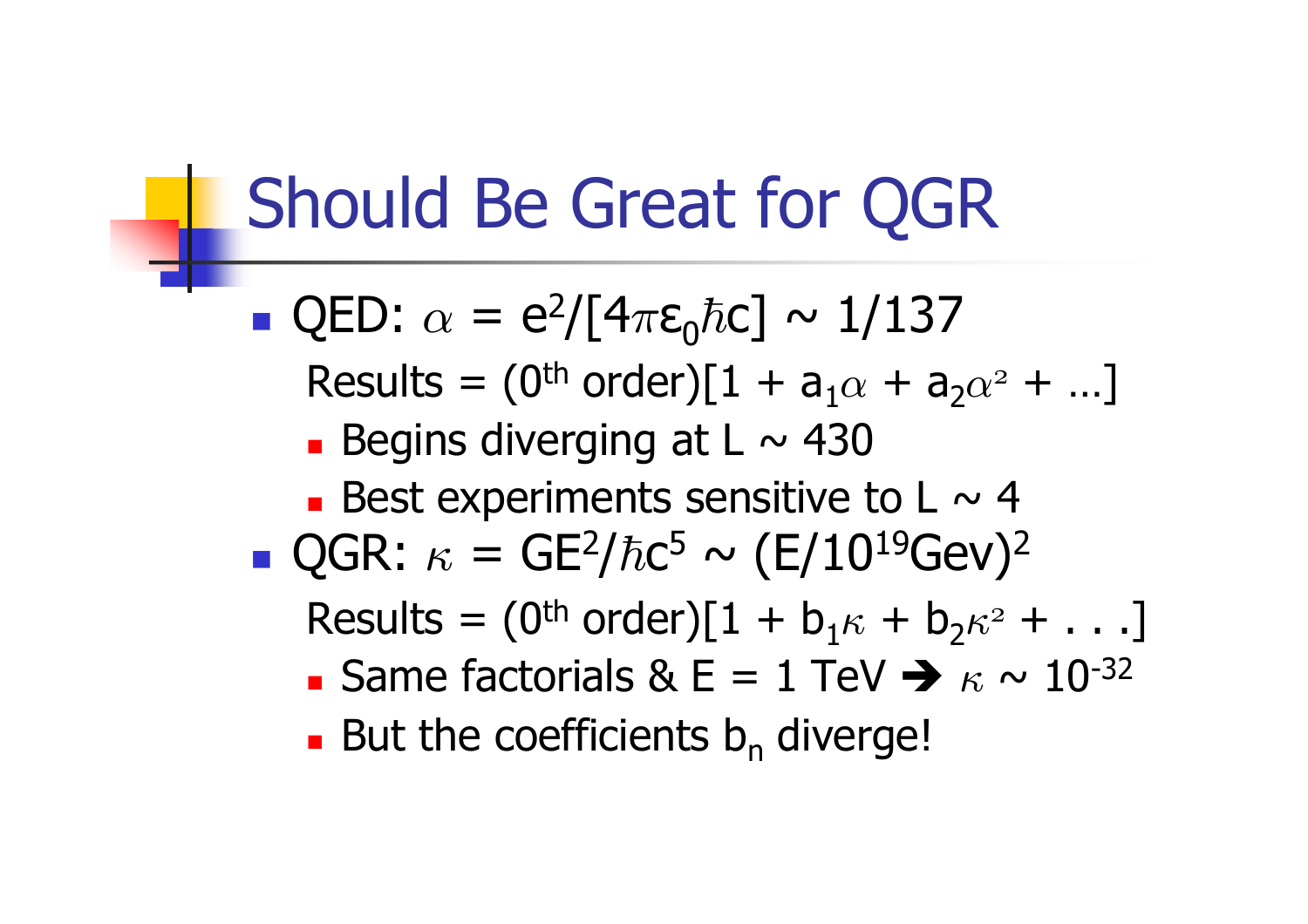### Physics behind the ∞'s: Recall the QM Harmonic Osc.

 $H = p<sup>2</sup>/2m + \frac{1}{2}m\omega^2$  $\Rightarrow q(t) = q_0 \cos(\omega t) + p_0$  $2 q<sup>2</sup>$ 0 $\sigma_0 \cos(\omega t) + \frac{p_0}{m\omega} \sin(\omega t)$  $\cos(\omega t) = \frac{1}{2} \left( e^{i\omega t} + e^{-i\omega t} \right)$  $\rightarrow$  q(t) = 1/2(q<sub>0</sub> + ip<sub>0</sub>/mω)e<sup>-iωt</sup> + 1/2(q<sub>0</sub><br>= 5.0<sup>-iωt</sup> + 2<sup>t</sup> 0<sup>iωt</sup>1/(2ω)<sup>1/2</sup>  $_{0}$  – ip $_{0}$ /mω) e<sup>iωt</sup>  $=$  [a e<sup>-iωt</sup> + a $^\dagger$  e $\overset{\mathsf{i}\omega}{ }$ ]/(2ω} $^{\text{V}_2}$ **Mode coordinate:**  $a = (\omega/2)^{1/2} (q_0)$ <br>Mode function:  $q^{(+)} = e^{i(\omega t / 2 \pi)^{1/2}}$  $_{\rm 0}^{\rm 0}$  + ip $_{\rm 0}^{\rm 0}$ /mω) T. ■ Mode function:  $\epsilon(t) = e^{-i\omega t}/(2\omega)^{1/2}$ 

 $\rightarrow$  q(t) = a  $\varepsilon$ (t) + a<sup>†</sup>  $\varepsilon^*(t)$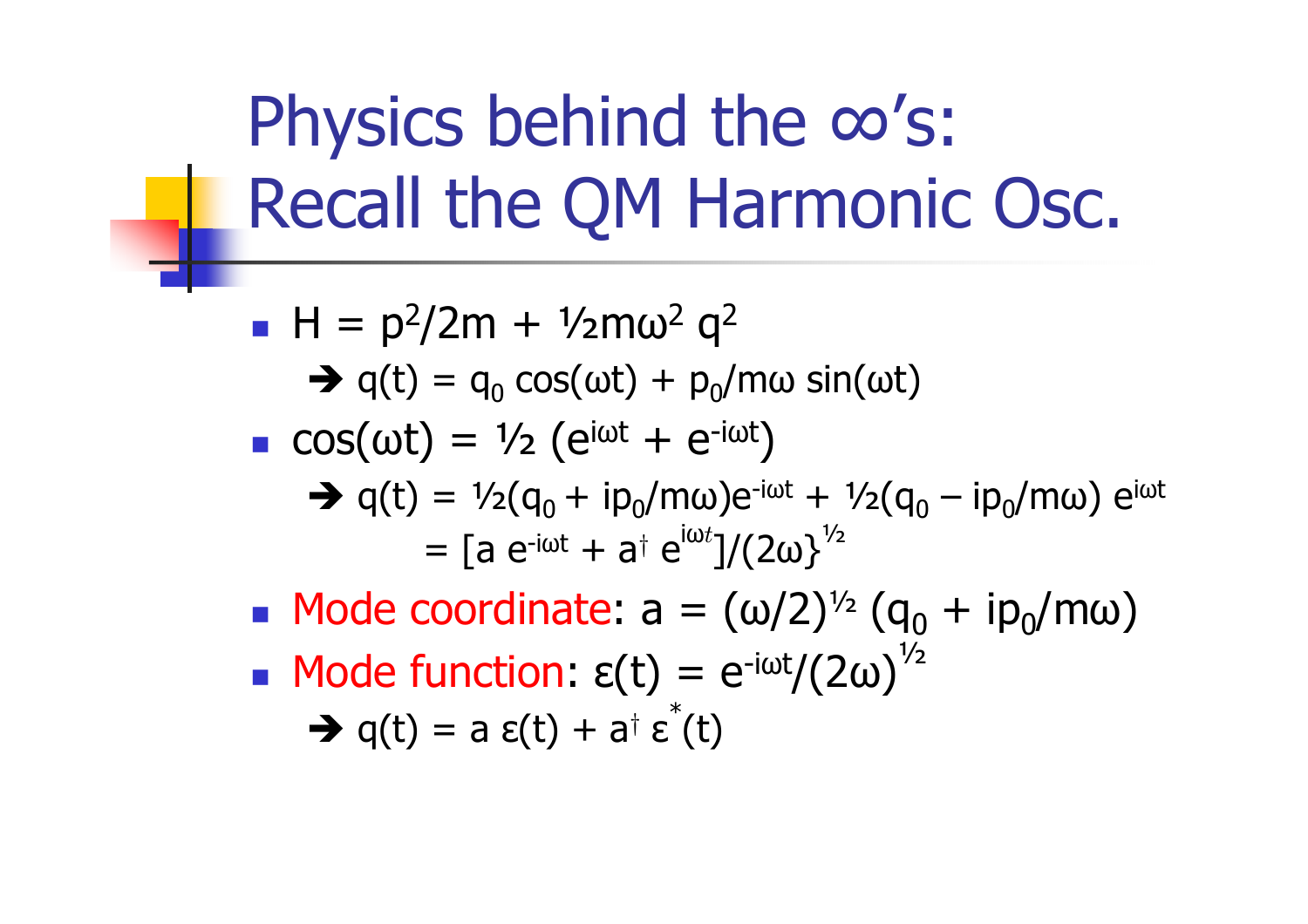Field Theories have ∞ Modes E.g., EM for  $0 \leq x_{i} \leq L$ 

 $\mathsf{E}_1(\mathsf{t},\mathsf{x}) = \mathsf{\Sigma}_{\mathsf{k}}$ where  $k = \pi/L (n_1, n_2, n_3)$  &  $\omega = \pi n c/L$  $_k$  [a  $_{k}$  ε $_{k}$ (t,x) + a $_{k}$  $\dagger$  ε<sub>k</sub>\*(t,x)] ε $_{\mathsf{k}}$ =[ $\pi$ 3/2ωL<sup>3</sup>  $^{3}]^{\gamma_{2}}$  sin(k $_{1}$ x $_{1})$ cos(k $_{2}$ x $_{2})$ cos(k $_{3}$ x $_{3})$ e<sup>-iωt</sup>  $a_k =$  $\int^{\mathsf{L}}$ dx $_1$ ∫ $^{\mathsf{L}}$ dx $_2$ ∫ $^{\mathsf{L}}$ dx $_3$  ε $_{\mathsf{K}}$  $*(0,x)$  {ω  $E_1(0,x)$  $+$  ic  $\left[\partial_{2}\right]$  $\mathsf{B}_3(\mathsf{0},\mathsf{x})$ -  $\partial_3$  $\mathsf{B}_2(\mathsf{0},\mathsf{x})]\}$ Two modes for every (n1,n2,n3)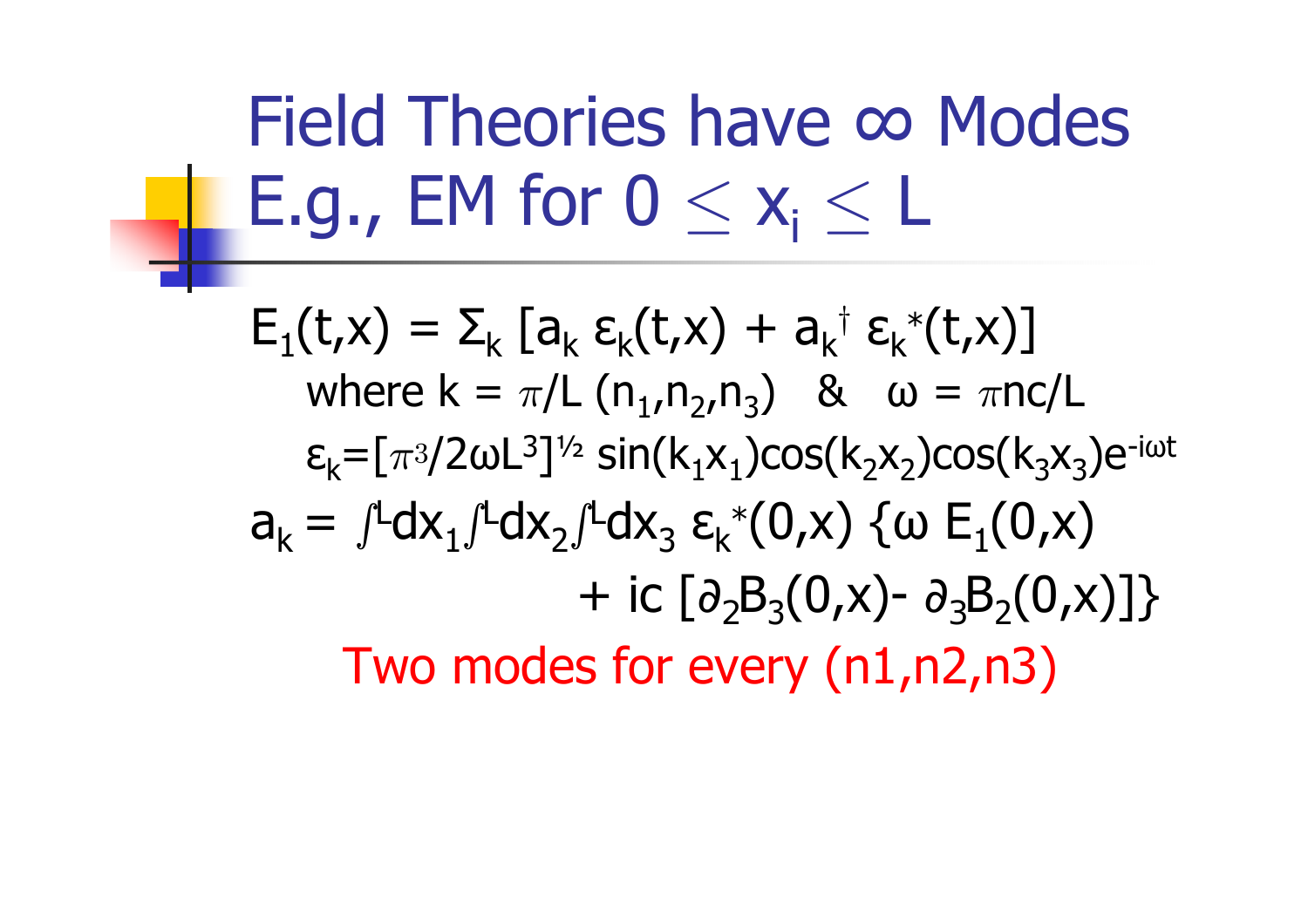### Conspiracy of Four Principles

- 1.Continuum Field Theory  $\rightarrow \infty$  Modes
- 2. Q. Mechanics  $\rightarrow$  Can't have  $q_0=p_0=0$ <br>
Fach mode has 1/2  $\hbar \omega$  + interactions
	- **Each mode has**  $\frac{1}{2}\hbar\omega$  **+ interactions**
	- **Changes shift energies (Casimir & Lamb)**<br>Cases and Dalati its A Fession assemitate  $\blacksquare$
- B. General Relativity  $\rightarrow$  Energy gravitates
- 4.Perturbation theory **>>** shifts <u>add</u><br>"Too many modes interacting too stron "Too many modes interacting too strongly"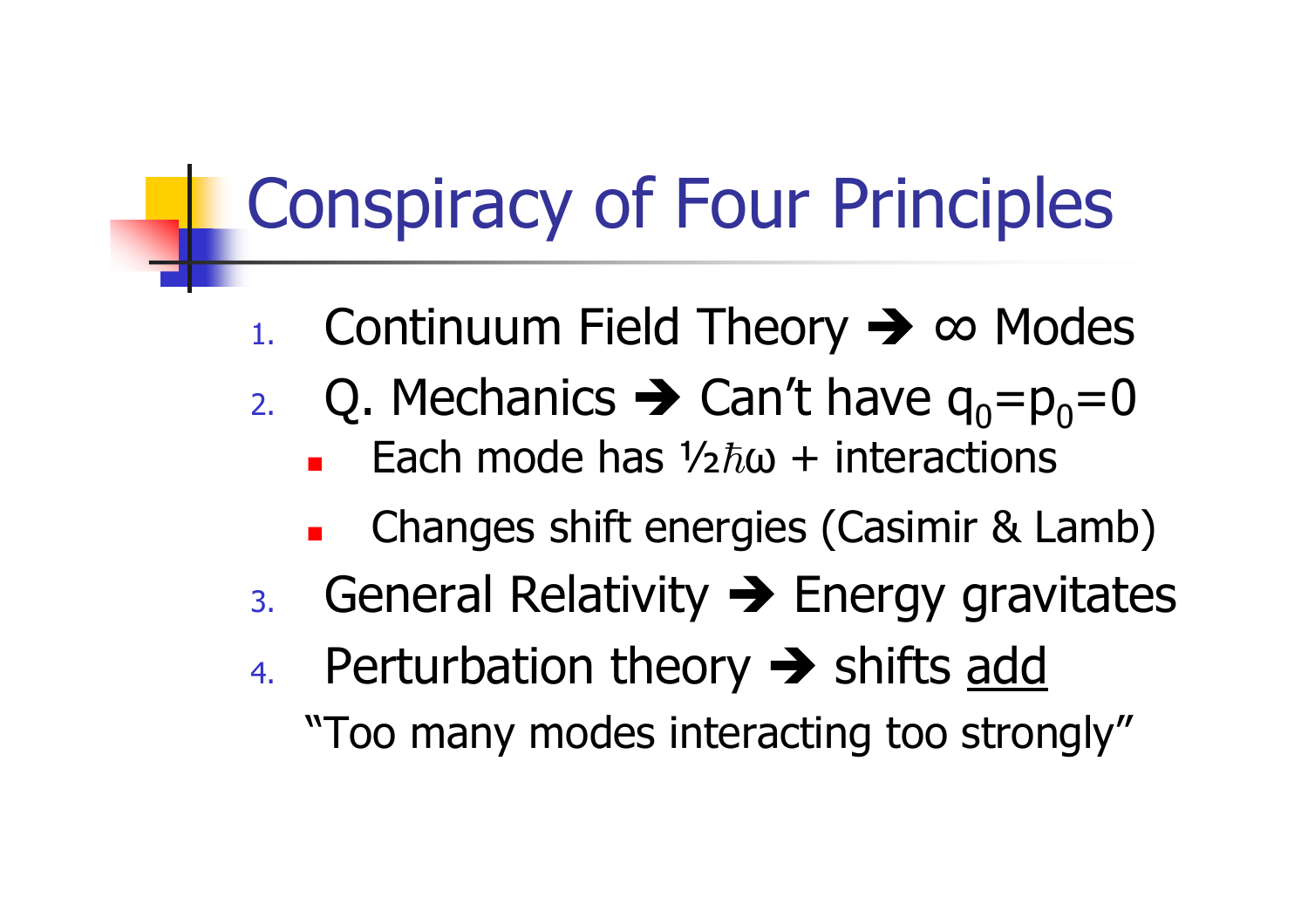### Renormalization 1:Classical EM in a medium

 $\mathcal{L}_{\mathcal{A}}$ **Dumb way:**  $\epsilon$  $_{_{0}}$ div(E) =  $\rho_{free}$ +  $\rho_{bnd}$ **Service Service**  $\rho_{bnd}^{} = \, \Sigma_{\mathsf{atm}}^{}$ q [δ $^3$ (x-x $_{\mathsf{atm}}^{}$ )–δ $^3$ (x-x $_{\mathsf{atm}}$  $\rightarrow$  - $\Delta \epsilon$  div(E) + O( $\Delta$ x) - $\triangle \mathsf{x})$ ]

**Smart way:**  $[\epsilon_{_0} + \Delta \epsilon]$ div $(\mathsf{E}) = \rho_{free}$ + O $(\Delta \mathsf{x})$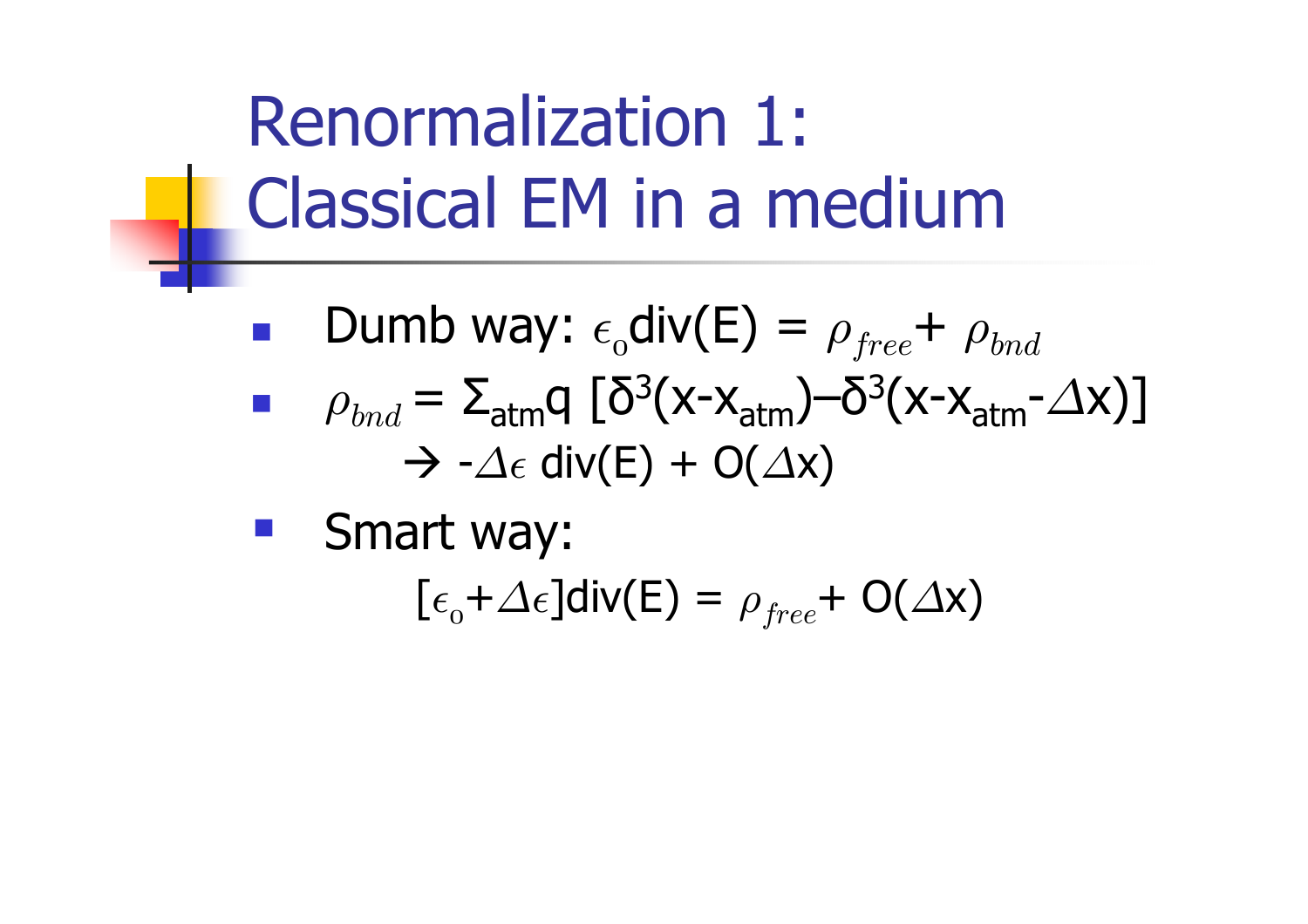Renormalization 2:ε0 $_0$  div(E) =  $\rho_{\text{exc}} + \rho_{\text{opt}}$  in QED  $\mathsf{e}^+$  w.  $\mathsf{E}(\mathsf{k})\mathsf{=}\left[(\hbar\mathsf{c}\mathsf{k})^2\mathsf{+}\mathsf{m}^2\right]$ live  $\Delta$ t ~  $\hbar/[\in$ (k) +  $\in$ (p-k)]  $^{2}$ C $^{4}$  $4$ ]½ & e<sup>-</sup> w.  $\in$ (p-k) They polarize e∆x, whered/dt [∈/c² ∆x] = eE → ∆x ~ c²∆t² eE/2∈ Sum over k to get total polarization $\vec{P}(\vec{k}) = \frac{8}{3} \int \frac{d\vec{k}}{(2\pi)^3} \frac{e}{\left[\mathcal{E}(\vec{k}) + \mathcal{E}(\vec{n})\right]}$ Renormalization: ∆ε(p) = ∆ε(0) + finite 8 $\frac{8}{3}\int \frac{d}{2}$ 3၁ $k\,$  $(2\pi)^3$  $\bm{e}$ 2 ${}^{\angle} \hbar$ 2 $-c$ 2 ${}^2\vec{E}($  $\vec{k}$  $\frac{e^2\hbar^2c^2E(k)}{E(\vec{k})+\mathcal{E}(\vec{p}-\vec{k})}$  $\mathbf{a}$  $\vec{k})]^{3}$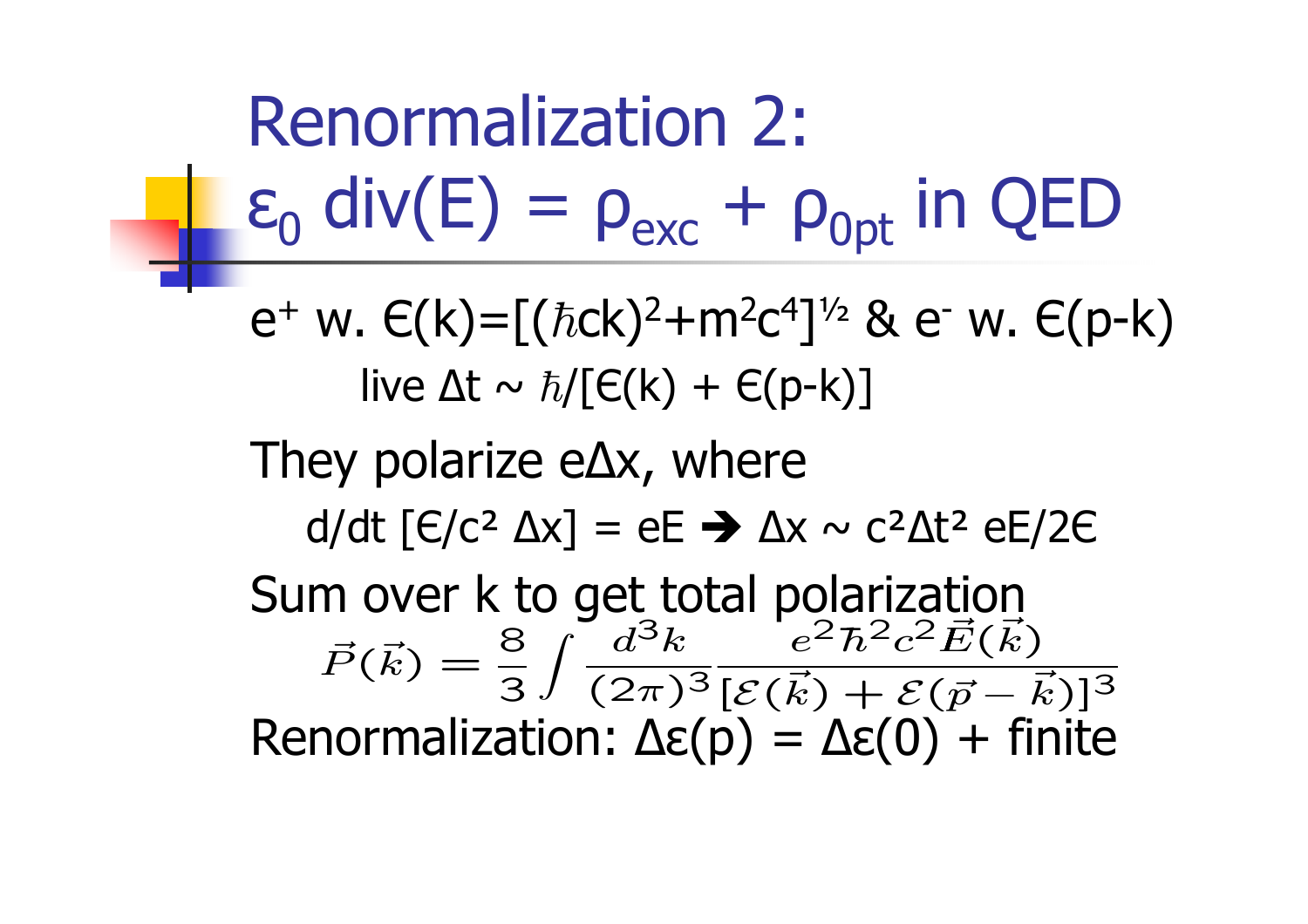### Renorm 3: c 4/8 $\pi$ G  $[G_{\mu\nu}$ +Λ  $g_{\mu\nu}]$ <br>T ) + (T )  $=(\mathsf{T}_{\mu\nu})_{\text{exc}}+$   $(\mathsf{T}_{\mu\nu})_{\text{Opt}}$

$$
\begin{array}{ll}\n\mathsf{C}\mathsf{f.} & -\mathsf{E}_{0}\nabla^{2}\Phi = \mathsf{p}_{\mathsf{exc}} + \mathsf{p}_{\mathsf{Opt}} \\
(\rho(\vec{x}))_{\mathsf{opt}} &= \int \frac{d^{3}p}{(2\pi)^{3}} e^{i\vec{p}\cdot\vec{x}} \int \frac{d^{3}k}{(2\pi)^{3}} \frac{\frac{8}{3}e^{2}\hbar^{2}c^{2}p^{2}\Phi(\vec{p})}{[\mathcal{E}(\vec{k}) + \mathcal{E}(\vec{p} - \vec{k})]^{3}} \\
&= A\alpha\epsilon_{0} \ln(K^{2})\Phi(\vec{x}) + \text{Finite}\n\end{array}
$$

$$
\begin{split} &\left(T_{\mu\nu}(\vec{x})\right)_{0\text{pt}}=\int\!\!\frac{d^{3}p}{(2\pi)^{3}}\,e^{i\vec{p}\cdot\vec{x}}\!\int\!\!\frac{d^{3}k}{(2\pi)^{3}}\frac{\mathcal{E}^{4}h(\vec{p})}{[\mathcal{E}(\vec{k})+\mathcal{E}(\vec{p}-\vec{k})]^{3}} \\ &=\hbar c\biggl\{AK^{4}h(\vec{x})+BK^{2}\nabla^{2}h(\vec{x})+C\ln(K^{2})\nabla^{4}h(\vec{x})+\text{Finite}\biggr\} \end{split}
$$

#### $\mathsf{A} \,\, \mathsf{K}^{\mathsf{4}}$  $^4$   $\rightarrow$  Λ, Β Κ<sup>2</sup>  $2 \rightarrow G$  but C ln(K<sup>2</sup>) new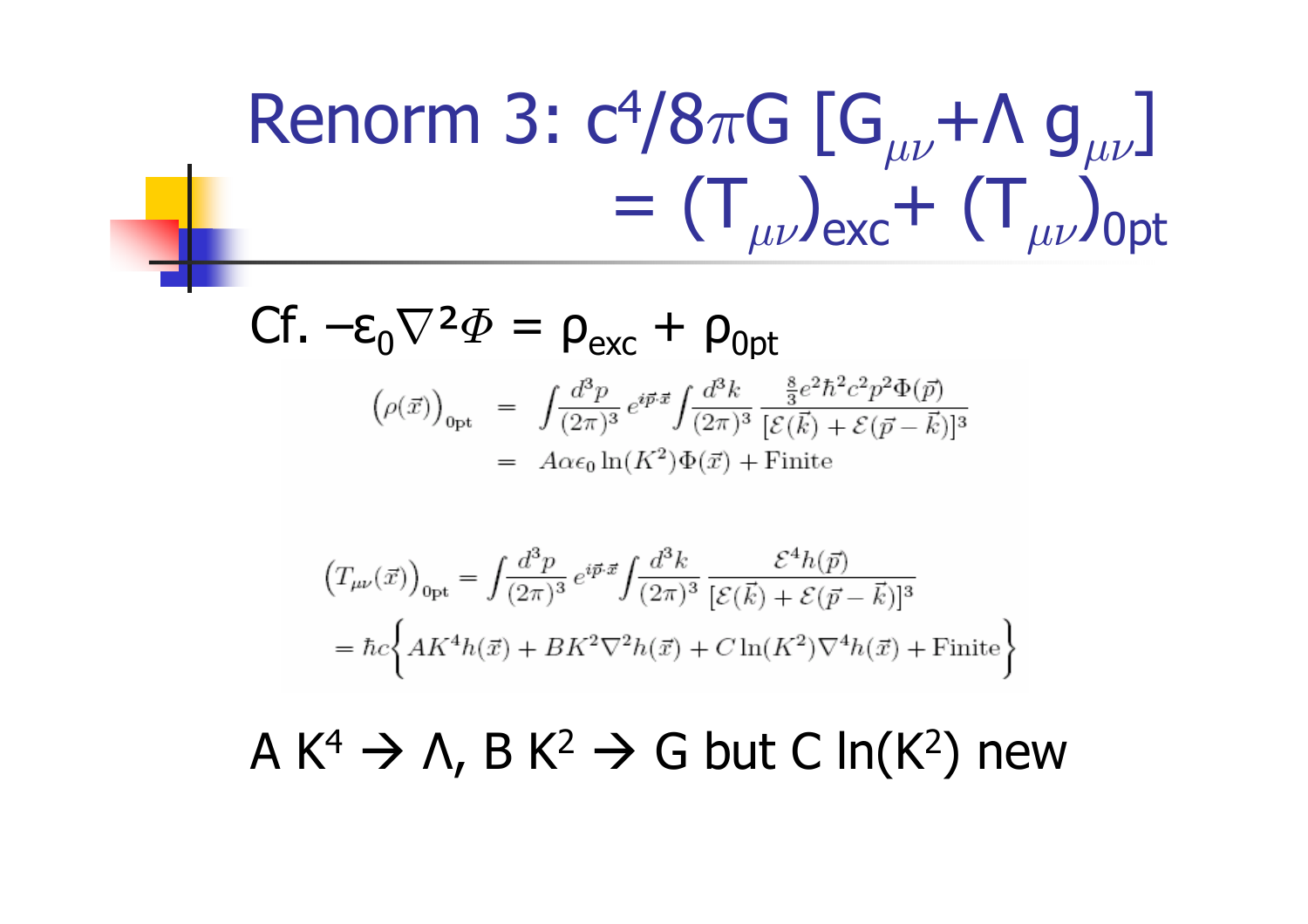### What's wrong with higher ∂'s?

Newton:  $m\ddot{x} = F(x, \dot{x})$ <br>Department of  $F(x, \dot{x}) \Rightarrow 0 = x$ 

- o, **L** = L(x,x)  $\rightarrow$  Q = x and P =  $\partial$ L/ $\partial$ x <br>- H( $\cap$  P) = Py( $\cap$  P) = L( $\cap$  y( $\cap$  P))
- o,  $H(Q, P) = P\dot{x}(Q, P) - L(Q, \dot{x}(Q, P))$
- **Ostrogradsky:**  $d^4x/dt^4 = f(x,x,z)d^3x/dt^3$  $\binom{3}{ }$ 
	- the contract of the contract of the contract of the contract of the contract of the contract of the contract of o,  $\blacksquare$  L = L(x,x,x)  $\rightarrow$  Q<sub>1</sub>  $_{1} = x, Q$  $P_1 = \partial L / \partial \dot{x}$  - d/dt  $\partial L / \partial \ddot{x}$ 2 $_2 = \dot{x}$ , P  $_2 = \partial L / \partial \ddot{x}$ ,
	- o,  $H(Q_1,Q_2,P_1,P_2) = P_1Q_2$  $_2$  + P<sub>2</sub> $\ddot{\mathsf{x}}$ (Q<sub>1</sub>,Q<sub>2</sub>,P<sub>2</sub>) –  $\mathsf{L}(\mathsf{Q}_1, \mathsf{Q}_2, \ddot{\mathsf{x}}(\mathsf{Q}_1, \mathsf{Q}_2, \mathsf{P}_2))$
- and the state of the state of the state of the state of the state of the state of the state of the state of the Why physics is based on 2<sup>nd</sup> order eqns!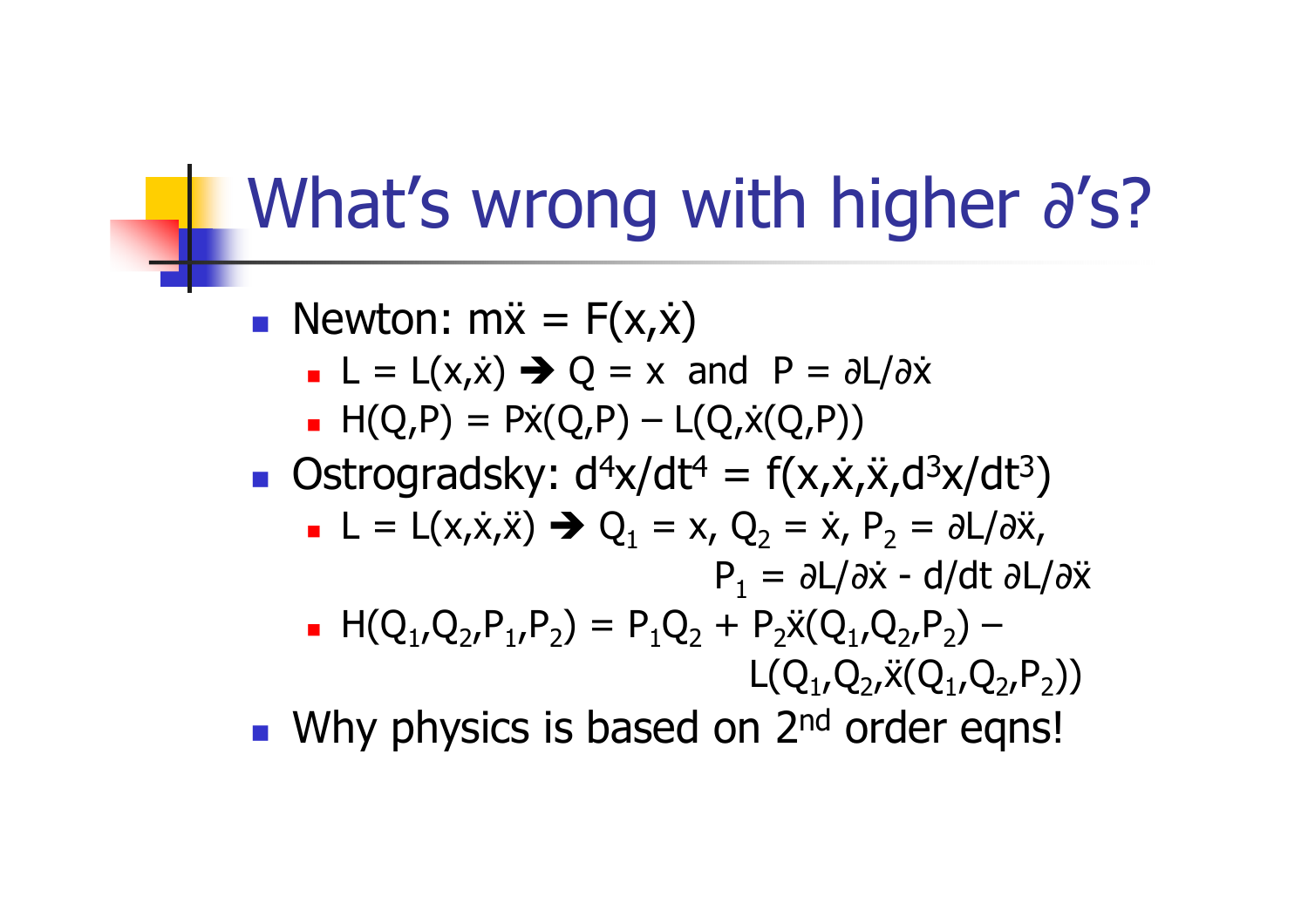### Perturbative QGR differs

- **Service Service**  $\blacksquare$  Other forces couple the same  $\forall$  modes
- **GR couples more strongly to large k** modes
- **Service Service**  $\blacksquare$  This requires  $4^{\text{th}}$  order counterterms which would make the universe blow up instantly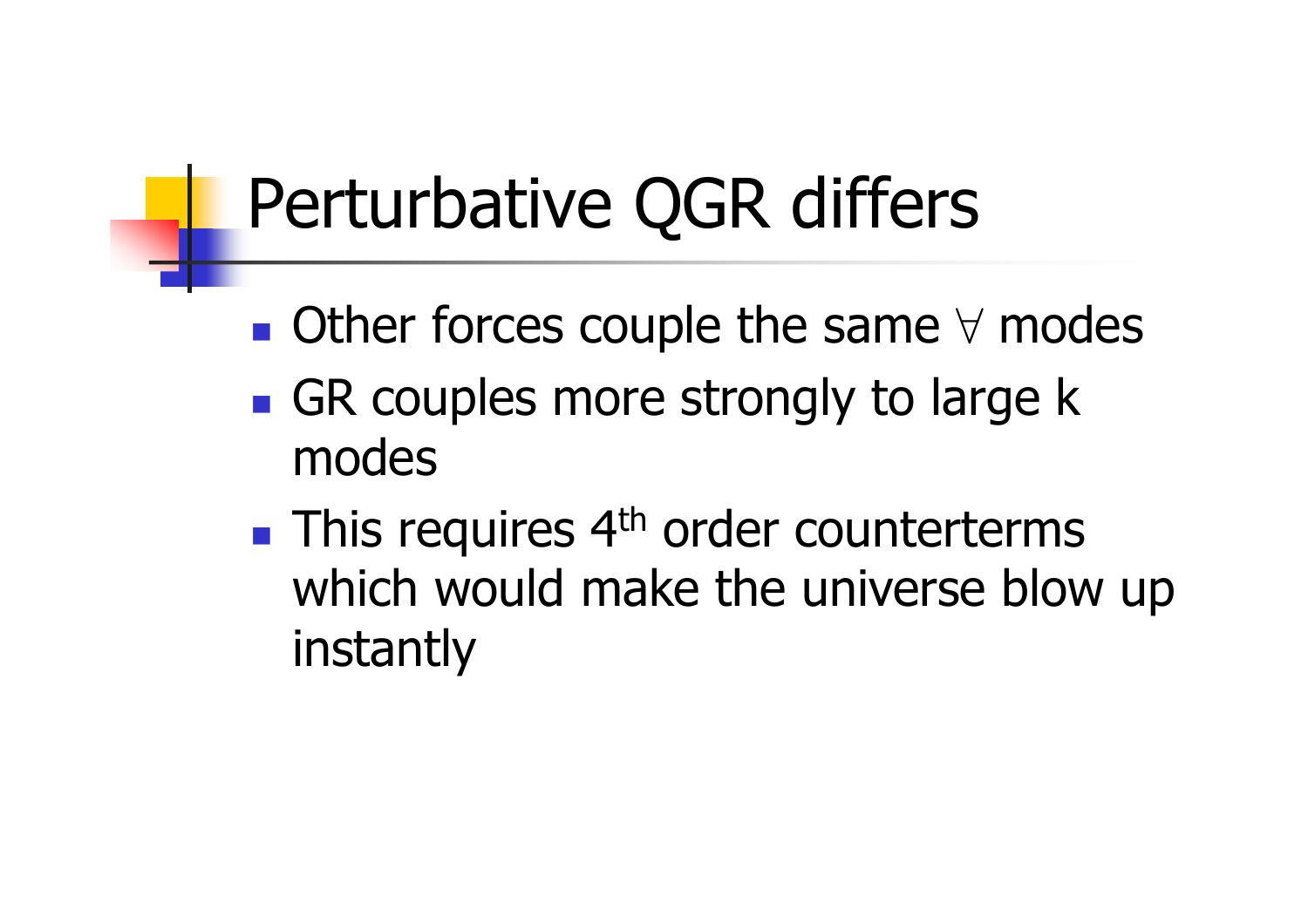### Divergent Opinions

- 1. Relativists (love General Relativity)
	- "Perturbation theory is wrong!"
	- Nonlinear grav. ints cancel the  $\infty$ 's
- 2. Particle Theorists (love Pert. Theory)
	- $\blacksquare$ "General Relativity is wrong!"
	- Superstrings have  $\pm$  0-point energies and interact more weakly at large k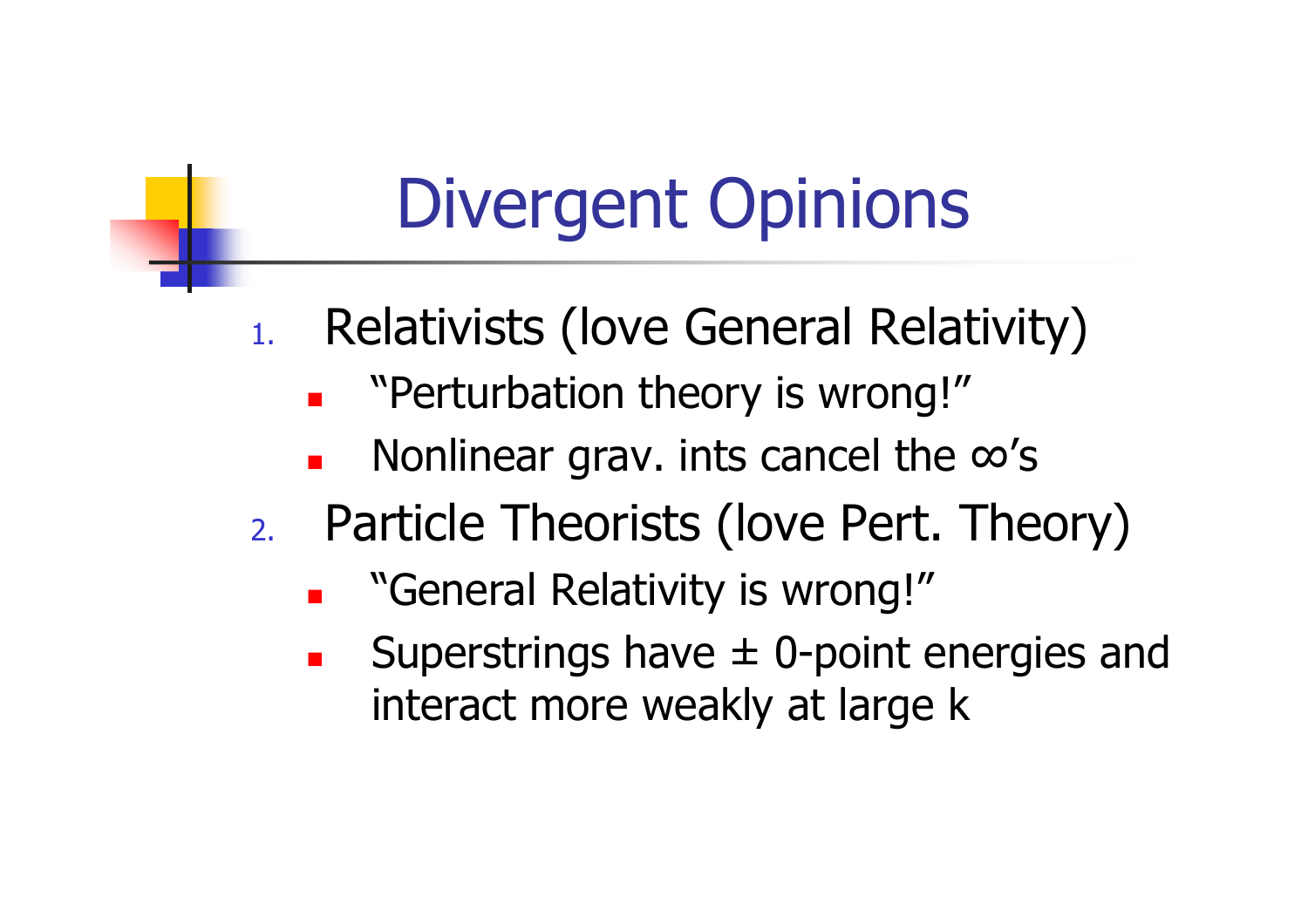### Repartee with Relativists

**Fact:** GR is weak & QGR unobs. small **Question:** How can PT be wrong?

- 1. Correct series nonanalytic in G
	- $\blacksquare$ Eg  $(0^{th})$   $\{1 + \text{GE}^2$  $^{2}/\hbar$ c $^{5}$  ln(GE $^{2}$  $^{2}/\hbar c^{5}) + ... \}$
- 2. O<sup>th</sup> order may diverge for  $G \rightarrow 0$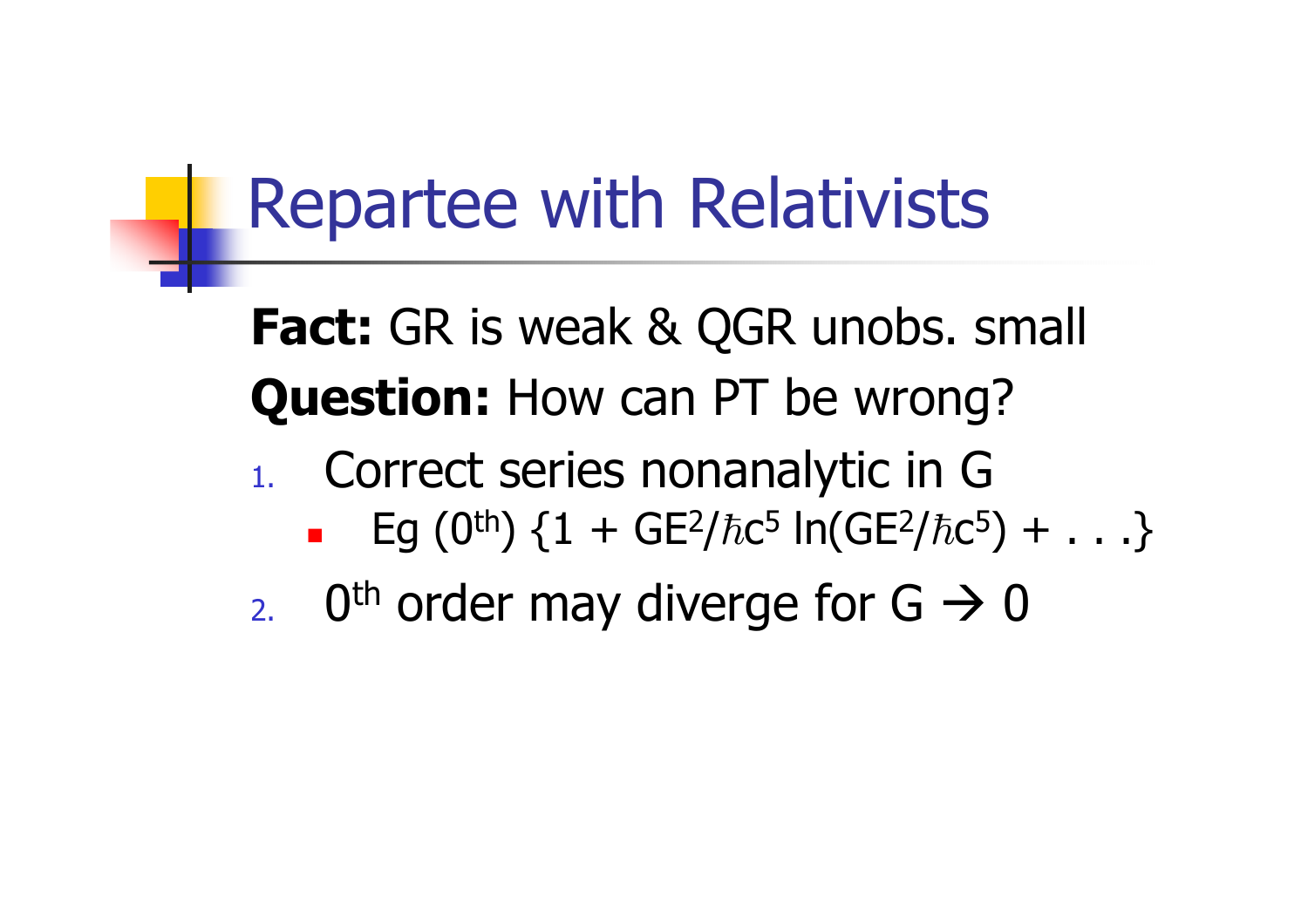# Charged shell of radius  $R \rightarrow 0$ (ADM 1960)

**Service Service N** Without GR: mc<sup>2</sup> = m<sub>0</sub>c<sup>2</sup> + q<sup>2</sup>/8 $\pi\epsilon$ <sub>o</sub> "renormalize" with  $m_0 c^2 = m_{obs} c^2 - q^2 / 8$ R $_{0}c^{2} = m_{obs}c^{2} - q^{2}/8\pi\epsilon_{0}R$ 

■ With GR: mc<sup>2</sup>=m  $_0$ c $^2$ +q $^2/8\pi\epsilon_{_{0}}$ R–Gm $^2/2$ R

$$
m = \frac{Rc^2}{G} \left[ -1 + \sqrt{1 + \frac{2Gm_0}{Rc^2} + \frac{Gq^2}{4\pi\epsilon_0 R^2 c^2}} \right] \longrightarrow \sqrt{\frac{q^2}{4\pi\epsilon_0 G}}
$$

- **Perturbative Result:**<br> **A Oscillating series of** 
	- Oscillating series of ever-higher ∞'s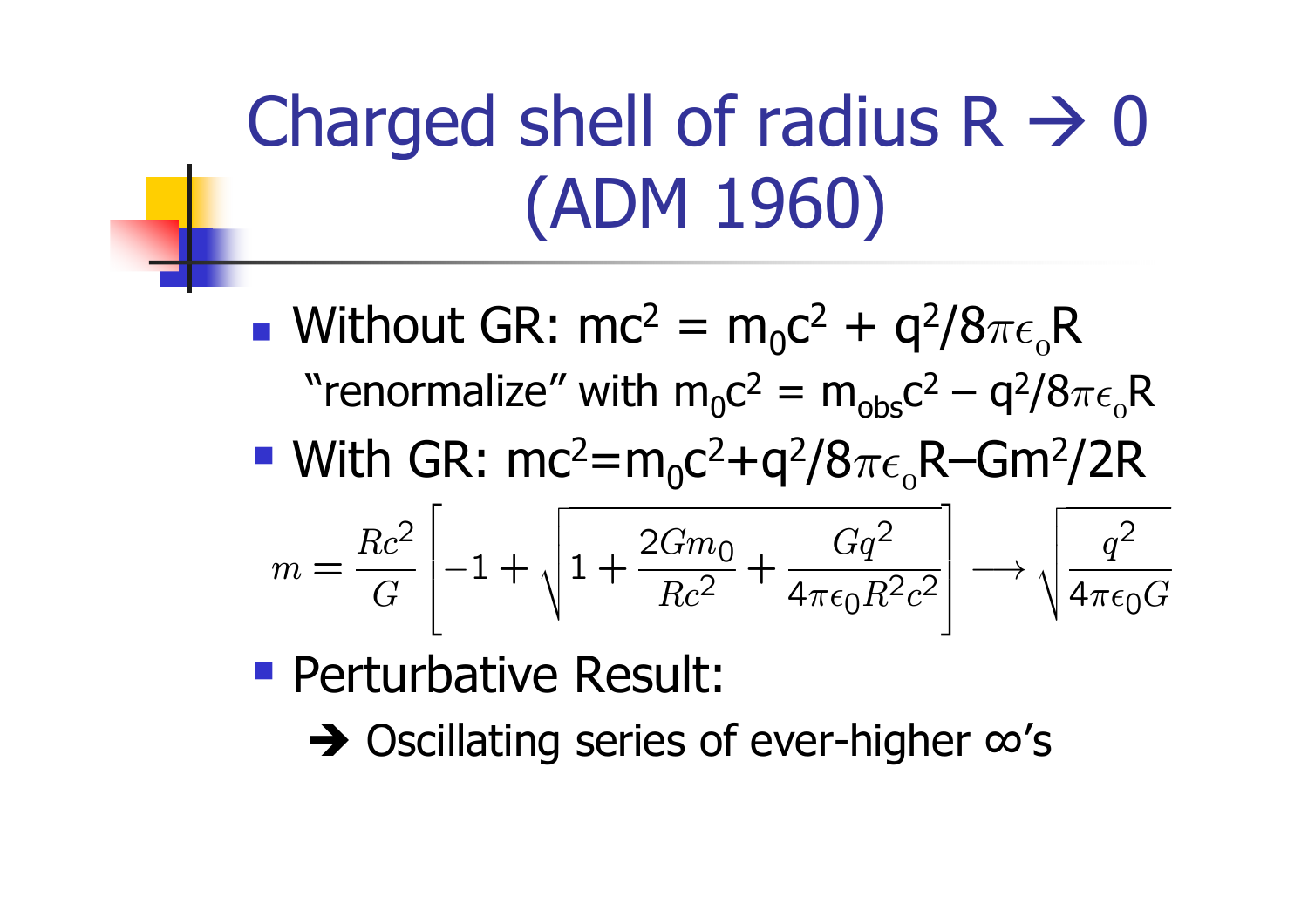### All Proposed Fixes Involve E < 0

- 1. Relativist's dream: gravity regulates
	- → Negative grav. int. energy cancels ∞'s<br>nonnerturbatively nonperturbatively
- 2. Particle Theorist's dream: superstrings
	- $\rightarrow$  SUSY adds E > 0 fermions which<br>
	contribute -1/2  $\hbar$ (1) contribute -½ $\hbar\omega$
- $\sim$   $\sim$   $\sim$ 3. Pert. Gravity's wish: induce higher ∂'s
	- $\rightarrow$  E < 0 particles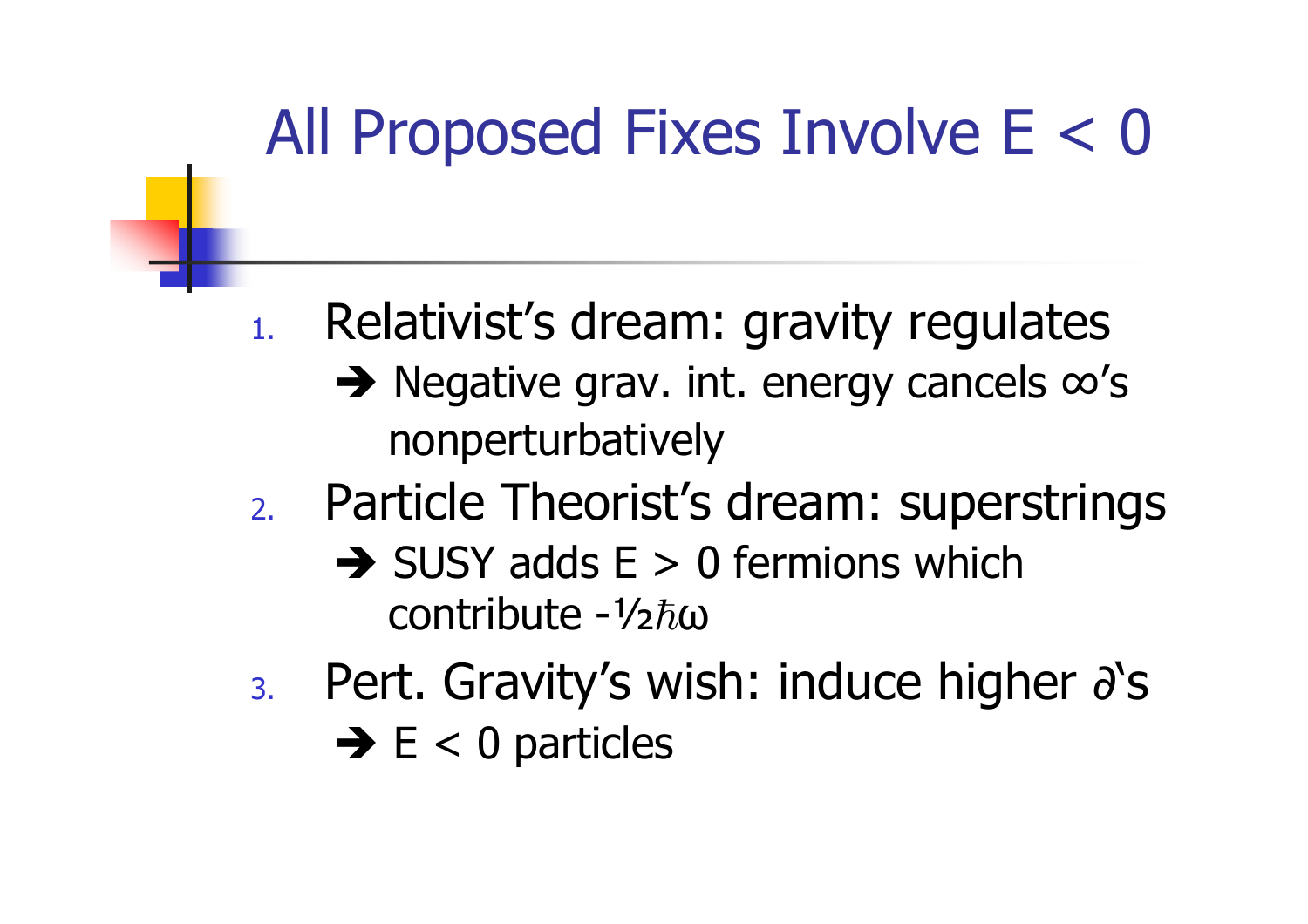# The <u>Other</u> Problem - Experiments!

- **Theoretical theory (Wizards dueling)**
- Study weak ints using <u>unique features</u><br>A  $\mu \rightarrow e \nu \pm \nu$  doesn't occur in OED
	- o,  $\mu^- \to {\rm e}^- \nu_e^+ \nu_\mu$  <u>doesn't occur</u> in QED<br>Joigue foatures of gravity
- T. **Unique features of gravity** 
	- Negative interaction energ **Negative interaction energy**
	- o, **M**=0 gravitons without conformal invariance Photons can't distinguish  $g_{\mu\nu}(x)$  from  $\Omega^2(x)$   $g_{\mu\nu}(x)$
- **Cosmology is a natural venue** 
	- $\blacksquare$  ds<sup>2</sup> = -dt<sup>2</sup> + a<sup>2</sup>(t) dx<sup>2</sup> = a<sup>2</sup> l-d **d** ds<sup>2</sup> = -dt<sup>2</sup> + a<sup>2</sup>(t) dx<sup>2</sup> = a<sup>2</sup> [-d $\eta$ <sup>2</sup> + dx<sup>2</sup>]
	- o, Gravity is long range <u>and</u> knows about a(t)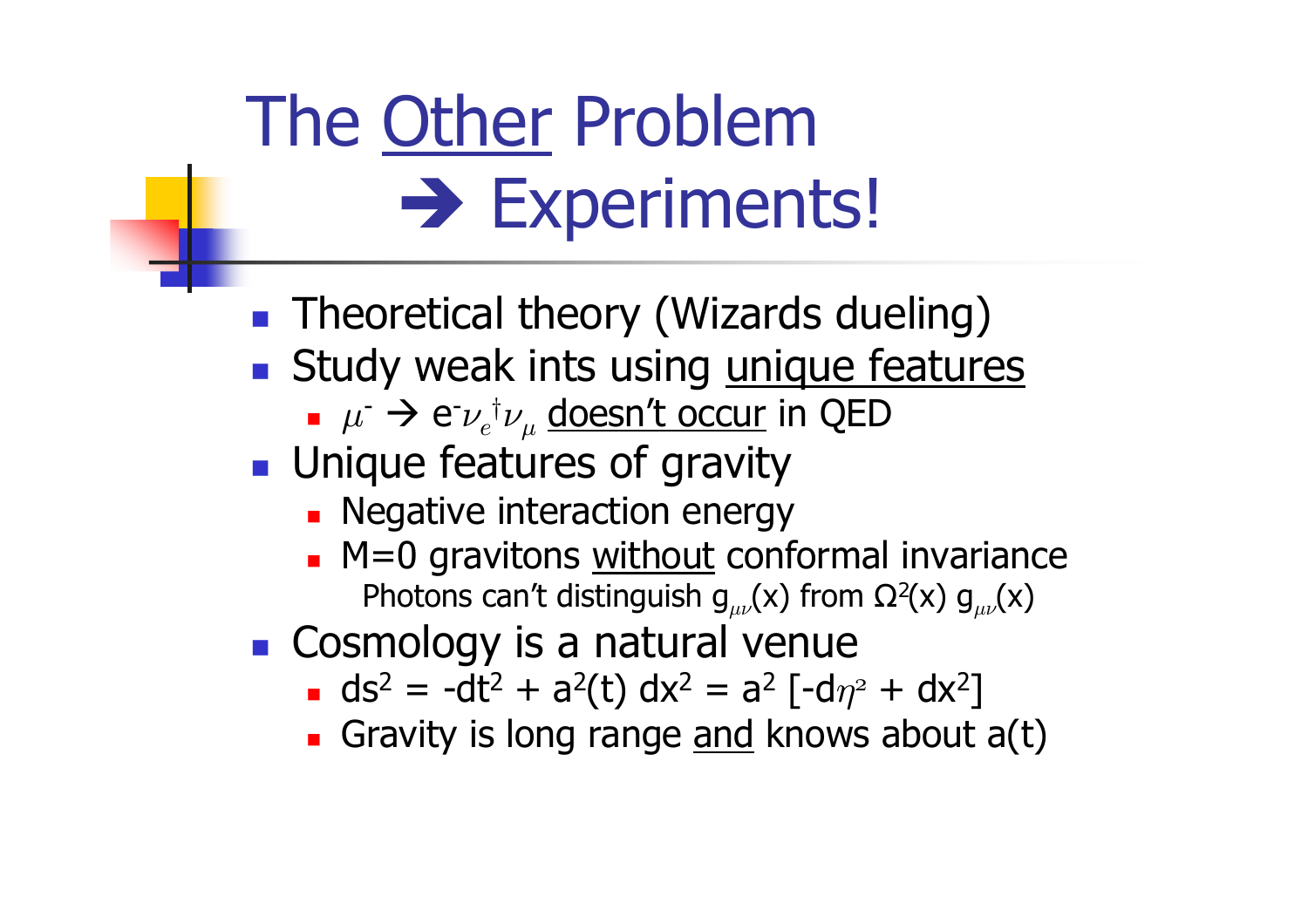### Seven Questions Answered

- 1. CGR works when almost all DOF's off, QGR hurt by 0-point motion of DOF's
- 2.. Must quantize because part of  $\mathsf{g}_{\mu\nu}$  from quantum matter
	- × This has been seen in CMB anisotropies!
- 3.QFT ∞'s from infinite modes
- 4. QGR is worse because it couples to energy instead of charge